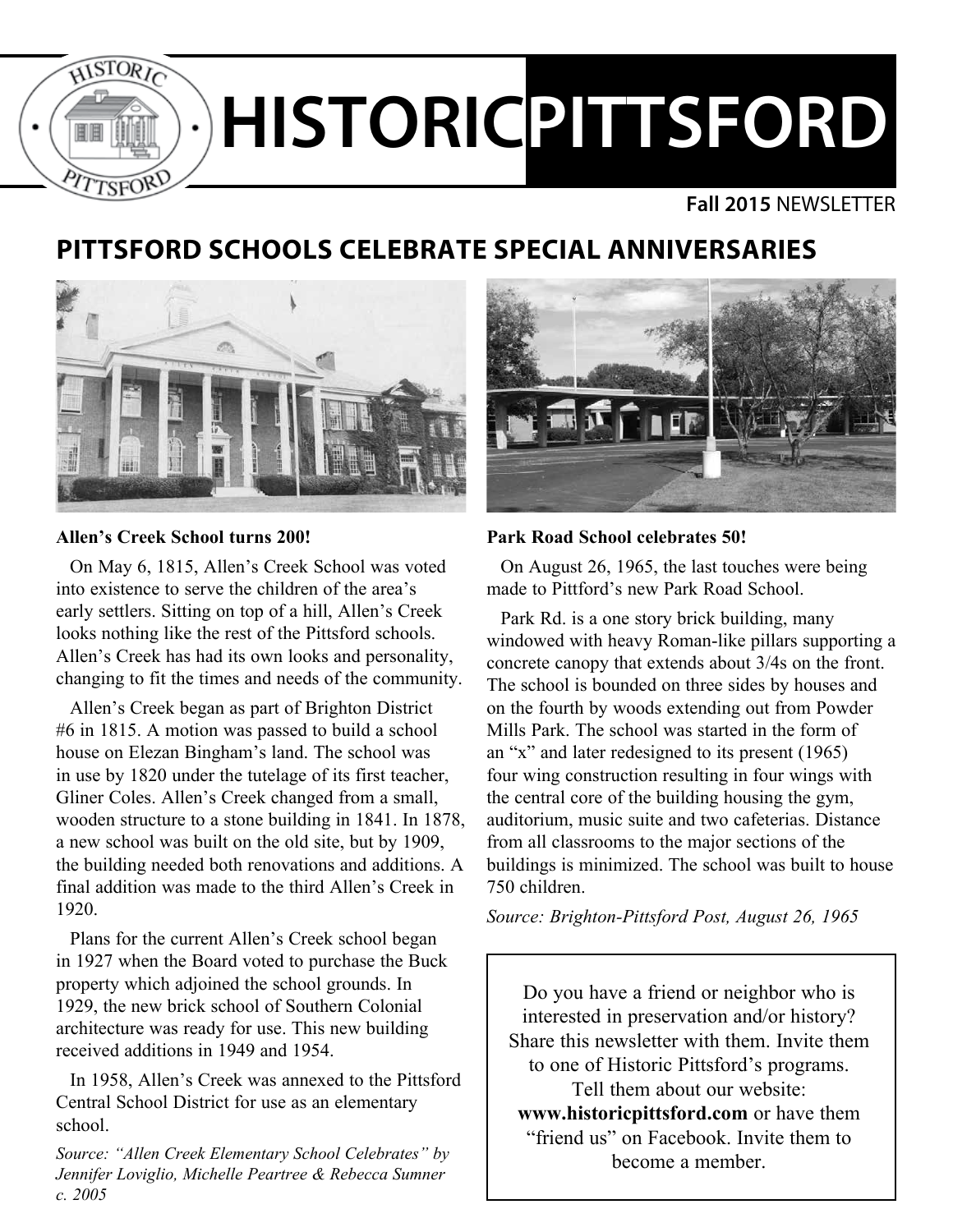## **HISTORIC PITTSFORD CELEBRATES 50 YEARS!**

#### *by Karen Hultz*

The year that Historic Pittsford was founded was a bustling, booming time for Pittsford. Here is a snapshot of the town in  $1965 -$ 

- the village tax rate was \$23.57 per \$1,000 and the town tax rate was \$3.47 per \$1,000.
- the town tightened its zoning code on apartments.
- a sidewalk building program for the village and town was being debated.
- Pittsford Inn was being restored.
- public hearings were being held over the controversial plan to convert the house at 120 S. Main St., formerly owned by Caleb Hopkins, into a funeral home.
- Burdett's Food Market celebrated its 40th anniversary.
- Wegmans started planning one of its largest stores on a 13 acre site immediately to the west of Pittsford Plaza.
- voters in the Pittsford School district were asked to approve the cost of acquiring two school sites, not to exceed \$275,000. By the end of the year, plans were being made to build a combination elementary/junior high school on Barker Rd.
- Pittsford cleared the way for a new YMCA to be built on Jefferson Rd. near Mitchell Rd.
- Pittsford Kiwanis undertook the restoration and modernization of the old Mile Post schoolhouse for community use.
- Pittsford's farmland was disappearing as land that used to sell for \$100 an acre was now selling for \$5,000 an acre.
- Pittsford planning officials studied the establishment of an architectural review board to ensure the survival of the attractiveness and beauty for which the community was known.

Andy Wolfe had recently bought the Phoenix building and had a party to show off the new offices of the Brighton Pittsford Post.

## **Day of the Dead**

Sunday, November 1 2pm

Did you know that November 1 is officially the Day of the Dead? Historic Pittsford is offering any and all the opportunity to meet some of the earliest residents of Pittsford who will come "alive" to tell stories about their lives in the early days of our community. You will hear from Stephen and Sarah Lusk, William Thornell and our War of 1812 hero, Colonel Caleb Hopkins who named our town and many more.

The program is free and not scary. We invite youngsters to learn a little history they won't find in textbooks.

Located at the Pioneer Burying Ground, south of the village at the intersection of South Main St. and Mendon Rd. Dress warmly. This event will be held rain or shine.

"There was a lot of interest and this first open house, which was really a promotion for the newspaper, was the spark, it turned out, that led to organizing 'Historic Pittsford'. We served Fishhouse punch at that party – a rather lethal concoction of brandy, rum and strong tea – and everyone went home feeling good about the evening."1

By December of 1965, a community organization known as Historic Pittsford was formed to safeguard and promote the historic heritage and charm of Pittsford Village.

Incorporators of the organization were Michael Newcomb, Richard Turner, Mrs. Edward Hart, Mrs. William Weber and Marion Barry.

The principal objective of the organization was to designate an overall area in which efforts would be made to preserve the 19th century characteristics of the village. An inventory was to be made of all the older buildings with an appraisal of their architectural values and information on their historical background.

Pittsford was fortunate that 100 early buildings had survived the rapid growth of Pittsford. Historic Pittsford's mission was to coordinate a long range plan to save the charm of the village, preserving it as a living lesson in American history.

Fifty years later, Historic Pittsford continues the work of it's predecessors with it's current mission: "to promote the preservation and restoration of Pittsford's history and historic resources through community education and advocacy. Historic Pittsford recognizes and values the uniqueness of Pittsford's agricultural, culture, architectural and commercial heritage."

*1 Lee, Joseph "A Talk with Andy" December 1999 Sources: Issues of the Brighton Pittsford Post from 1965 Lee, Joseph "A Talk with Andy" c. December 1999*

### **Candlelight Night**

Tuesday, December 1 5:30-8:30 pm

Join us at the Little House, 18 Monroe Ave. on Candlelight night. The house will be aglow with Christmas lights and smiling faces as we welcome visitors in for treats, history and a special visit from Mrs. Claus.



"Like" us on Facebook!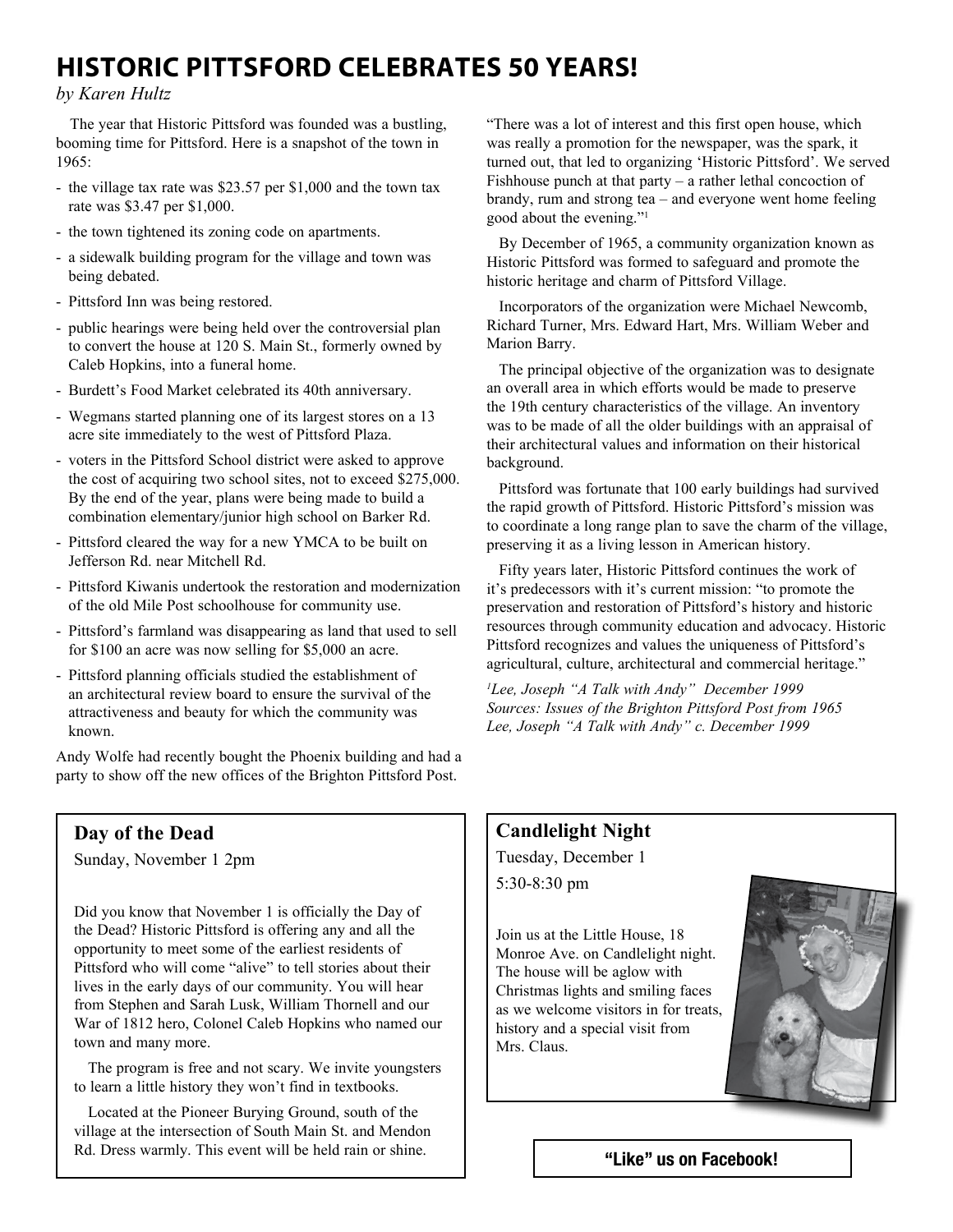# **PRESIDENT'S CORNER - PRESERVATION MATTERS**

Throughout the year, Historic Pittsford (HP) has been celebrating its 50th anniversary. At the annual meeting at Monroe's in July, those in attendance honored Historic Pittsford's founders and the many committed members of the organization who so clearly understood the importance of preserving the architecture and historic resources in our special community. Incorporated in December 1965, a top priority for the Board of Trustees of Historic Pittsford was (and is) the protection of the village as an historic district. To that end, the Board and dozens of the membership embarked upon the daunting task of documenting and surveying the village's remarkably intact collection of historic buildings and housing stock. The goal was to work with the Village of Pittsford Board of Trustees to nominate the village to the New York State and National Registers of Historic Places. (The National Historic Preservation Act was signed into law on October 15, 1966 by Lyndon Baines Johnson. The main purpose is to provide a layer of protection to minimize potential harm and damage to historic properties or districts.) In 1971, the village Trustees passed an historic preservation ordinance which created and empowered an Architectural Preservation and Review Board (APRB).

Although many Historic Pittsford members worked tirelessly to achieve this outcome, in particular HP President Patricia Place, Jean France and the Board of Directors tenaciously stewarded the nomination throughout the decade from 1975 to 1985. After bureaucratic complications and changes at the state and federal level, a significant portion of the village was named to the National Register as an Historic District, but not all had been included in the nomination.

During this 50th year since our founding, Historic Pittsford continues to advocate for preservation, for example, supporting a village initiative that now picks up where Place and France, their many collegues and the administration of village Mayor John Holzwarth left off.

A new survey was commissioned by the Village Trustees and a nomination for the remainder of qualified areas of the village will be submitted by December of this year. Historic Pittsford is not nearly as involved as it was first time around; consultants are now performing much of the detail work previously done by HP volunteers. But that is not to say we aren't equally as supportive of this proper extension of the Village Historic District to include many of the sites proposed previously but omitted, as well as others now 50 years older.

Early in the current nomination process, the Historic Pittsford Board of Trustees wrote a letter of support for the actions being taken by the Village Board of Trustees and Mayor Corby to expand (incorporate) appropriate properties previously not included in the historic district. We are in the process of reviewing progress on the application and look forward to the public sessions that will be forthcoming in the next few months through the village government.

A review of the records, files and newspaper articles regarding the National Register Nomination, the founding of Historic Pittsford and the people who have been committed to historic preservation over 50 years, only deepens one's understanding that, without the work of Historic Pittsford and the foresight of Village elected officials, there simply would be no Village as we know it. The threats to its historical integrity and sense of place were (and are) very real.

It is important that the Pittsford community take whatever steps are effective to protect our historic resources. The National Register Nomination for extending the village historic district is a wise and overdue next step.

Sincerely, Margaret Caraberis Brizee, **President** Historic Pittsford



*Little House Office and Museum* 18 Monroe Ave., Pittsford, NY 14534 / 381-2941 Open: Wednesday and Saturday 9am-12noon Dorothy Meusburger, Secretary

You may soon notice the Little House missing a column or two. The Historic Pittsford Board has voted to restore the damaged columns at the Little House one at a time. These columns are original to the building

(c. 1819) and made of old growth white pine. Being true to our



mission of preservation, HP is making sure these columns are restored as historically accurate as possible. More information on this project will be in the next newsletter.